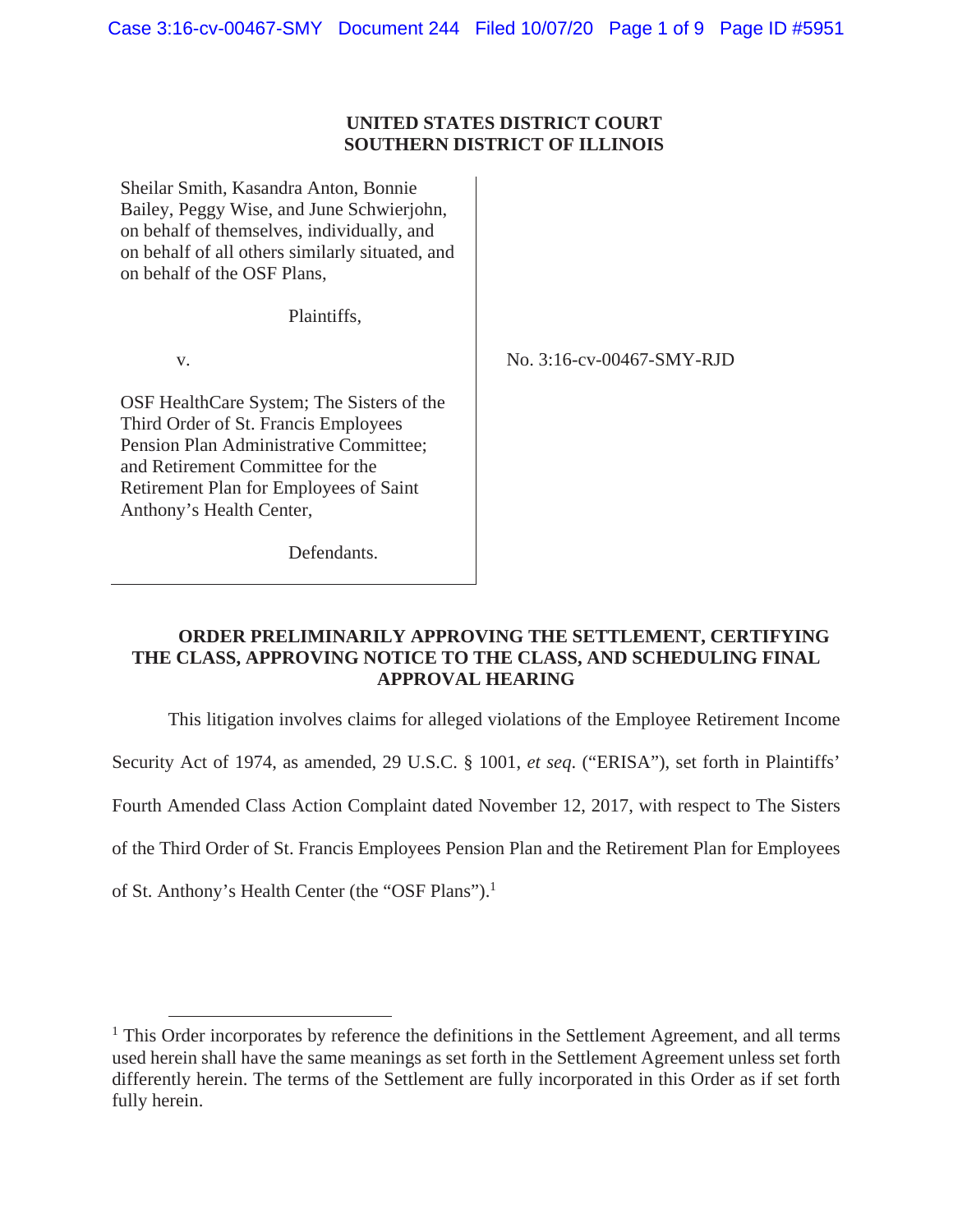Presented to the Court for preliminary approval is a Settlement of this litigation between all parties. The terms of the Settlement are set forth in the Class Action Settlement Agreement (the "Settlement" or "Settlement Agreement"), executed by counsel on September 17, 2020, on behalf of all of the Plaintiffs and Defendants (the "Parties"). Plaintiffs have filed an Unopposed Motion for Preliminary Approval of Settlement Agreement and Certification of Settlement Class ("Preliminary Approval Motion"). The Court conducted a hearing on the Motion and has considered the Settlement to determine, among other things, whether to preliminarily approve the Settlement, preliminarily certify a Settlement Class, and authorize the dissemination of a Class Notice to members of the Settlement Class. Accordingly, it is hereby **ORDERED, ADJUDGED AND DECREED** as follows:

1. Class Findings. The Court preliminarily finds that the requirements of the Federal Rules of Civil Procedure, the United States Constitution, the Rules of this Court, and any other applicable law have been met as to the "Settlement Class" defined below, in that:

A. The Court preliminarily finds that the Settlement Class is ascertainable from the Plans' records and other objective criteria, and the members of the Settlement Class are so numerous that their joinder before the Court would be impracticable. Federal Rule of Civil Procedure  $23(a)(1)$  is satisfied.

B. The Court preliminarily finds that there are one or more questions of fact and/or law common to the Settlement Class. Fed. R. Civ. P.  $23(a)(2)$  is satisfied.

C. The Court preliminarily finds that the claims of Sheilar Smith, Kasandra Anton, Bonnie Bailey, Peggy Wise, and June Schwierjohn (the "Plaintiffs") are typical of the claims of the Settlement Class. Fed. R. Civ. P. 23(a)(3) is satisfied.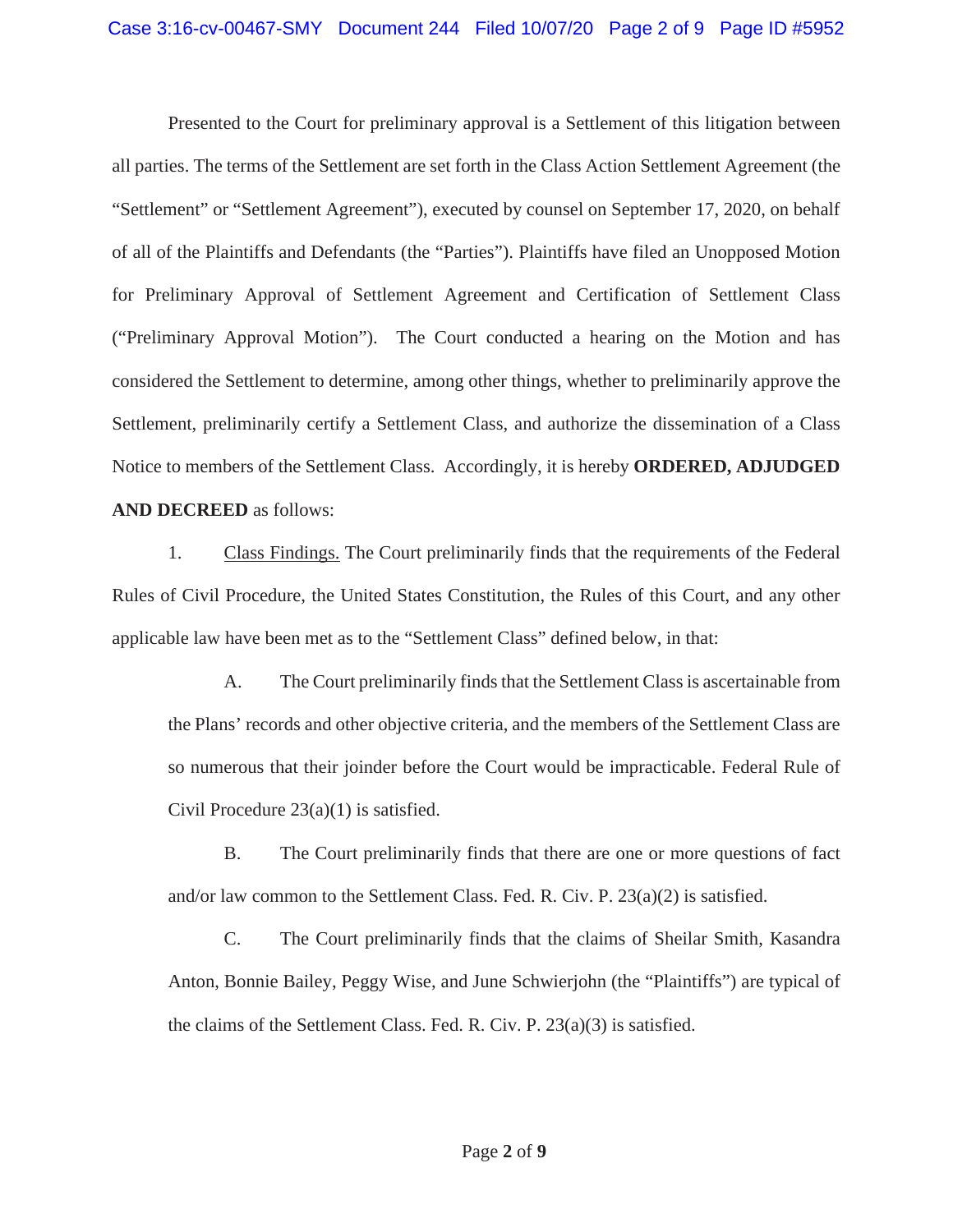D. The Court preliminarily finds that the Plaintiffs will fairly and adequately protect the interests of the Settlement Class in that: (i) the Plaintiffs' interests and the nature of claims alleged are consistent with those of the members of the Settlement Class; (ii) there are no conflicts between or among the Plaintiffs and the Settlement Class; and (iii) the Plaintiffs and the members of the Settlement Class are represented by qualified, reputable counsel who are experienced in preparing and prosecuting large, complicated ERISA class actions and have a high level of expertise litigating "church plan" cases. Fed. R. Civ. P.  $23(a)(4)$  is satisfied.

E. The Court preliminarily finds that the prosecution of separate actions by individual members of the Settlement Class would create a risk of: (i) inconsistent or varying adjudications as to individual class members that would establish incompatible standards of conduct for Defendants; or (ii) adjudications as to individual class members that would, as a practical matter, be dispositive of the interests of the other members not parties to the adjudications, or substantially impair or impede those persons' ability to protect their interests. Fed. R. Civ. P. 23(b)(1) is satisfied.

F. Alternatively, the Court preliminarily finds that Defendants have acted or refused to act on grounds generally applicable to the Settlement Class, and such conduct may be subject to appropriate final injunctive relief or corresponding declaratory relief with respect to the Settlement Class as a whole. Fed. R. Civ. P. 23(b)(2) is satisfied.

G. The Court preliminarily finds that Cohen Milstein Sellers & Toll PLLC and Keller Rohrback L.L.P. ("Class Counsel") and Local Counsel Matthew H. Armstrong are capable of fairly and adequately representing the interests of the Settlement Class. The Court further finds that Class Counsel is experienced in handling class actions, other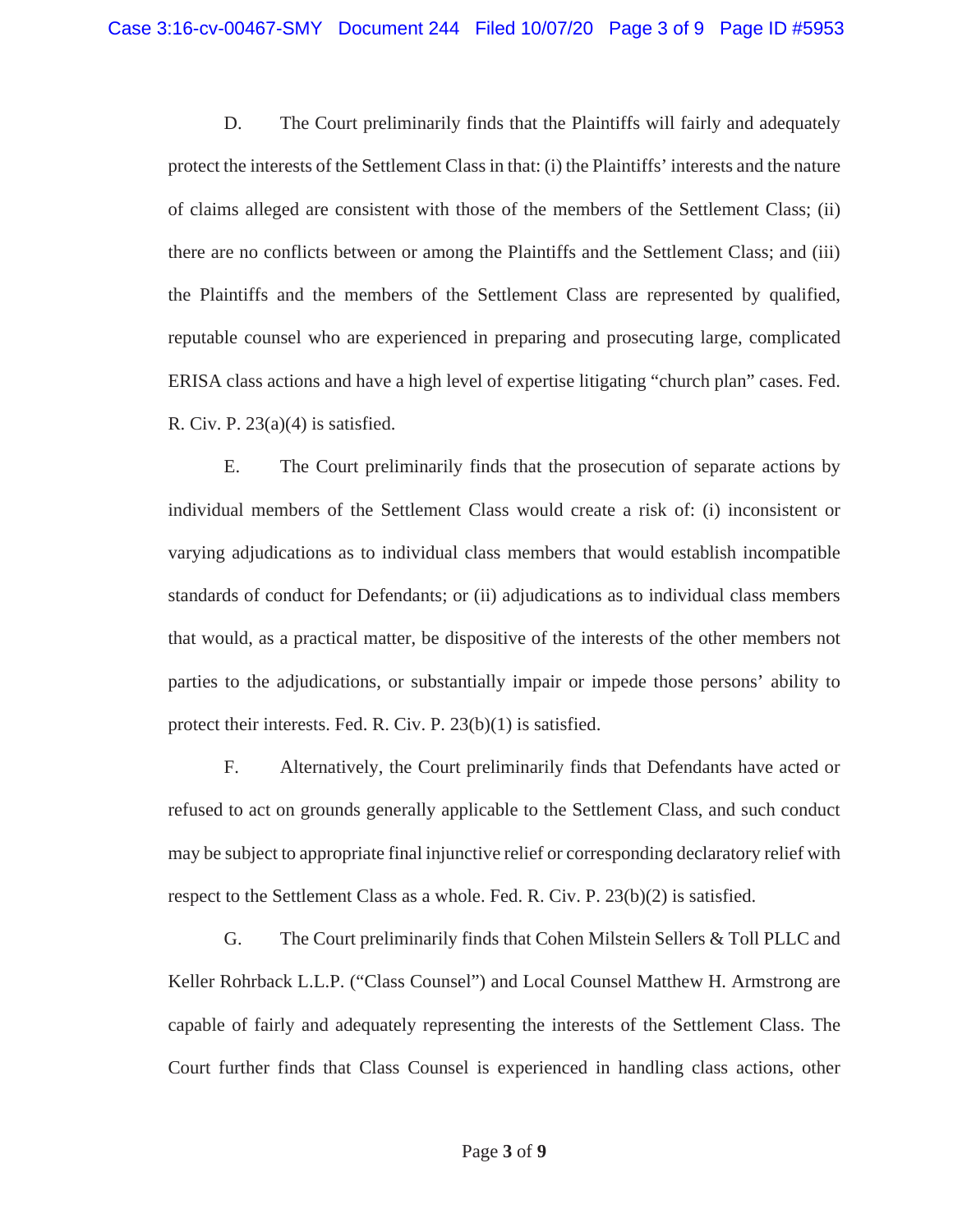complex litigation, and claims of the type asserted in this Action and has committed the necessary resources to represent the Settlement Class. Fed. R. Civ. P. 23(g) is satisfied. The Court therefore preliminarily appoints Sheilar Smith, Kasandra Anton, Bonnie Bailey, Peggy Wise, and June Schwierjohn, the Plaintiffs, as the class representatives for the Settlement Class, and Cohen Milstein Sellers & Toll PLLC and Keller Rohrback L.L.P. as Class Counsel for the Settlement Class.

2. Class Certification. Based on the findings set forth above, the Court preliminarily certifies the following class under Federal Rules of Civil Procedure 23(b)(1) and (b)(2) in this litigation (the "Settlement Class"):

All vested or non-vested participants of the OSF Plans (and their beneficiaries) as of the date of the filing of the Complaint (April 27, 2016).

3. Preliminary Findings Regarding Proposed Settlement. The Court preliminarily finds that:

A. The proposed Settlement resulted from informed, arms-length negotiations facilitated by a third-party mediator, Robert A. Meyer, Esq.;

B. Class Counsel has concluded that the proposed Settlement is fair, reasonable, and adequate;

C. The proposed Settlement is sufficiently fair, reasonable, and adequate to warrant sending notice of the Settlement to the Settlement Class.

4. Final Fairness Hearing. A hearing is scheduled for January 15, 2021, at 1:30 p.m. at the Benton Courthouse before Judge Staci M. Yandle (the "Fairness Hearing") to determine, among other things:

A. Whether the Settlement should be approved as fair, reasonable, and adequate;

B. Whether the Fourth Amended Class Action Complaint should be dismissed with prejudice pursuant to the terms of the Settlement Agreement;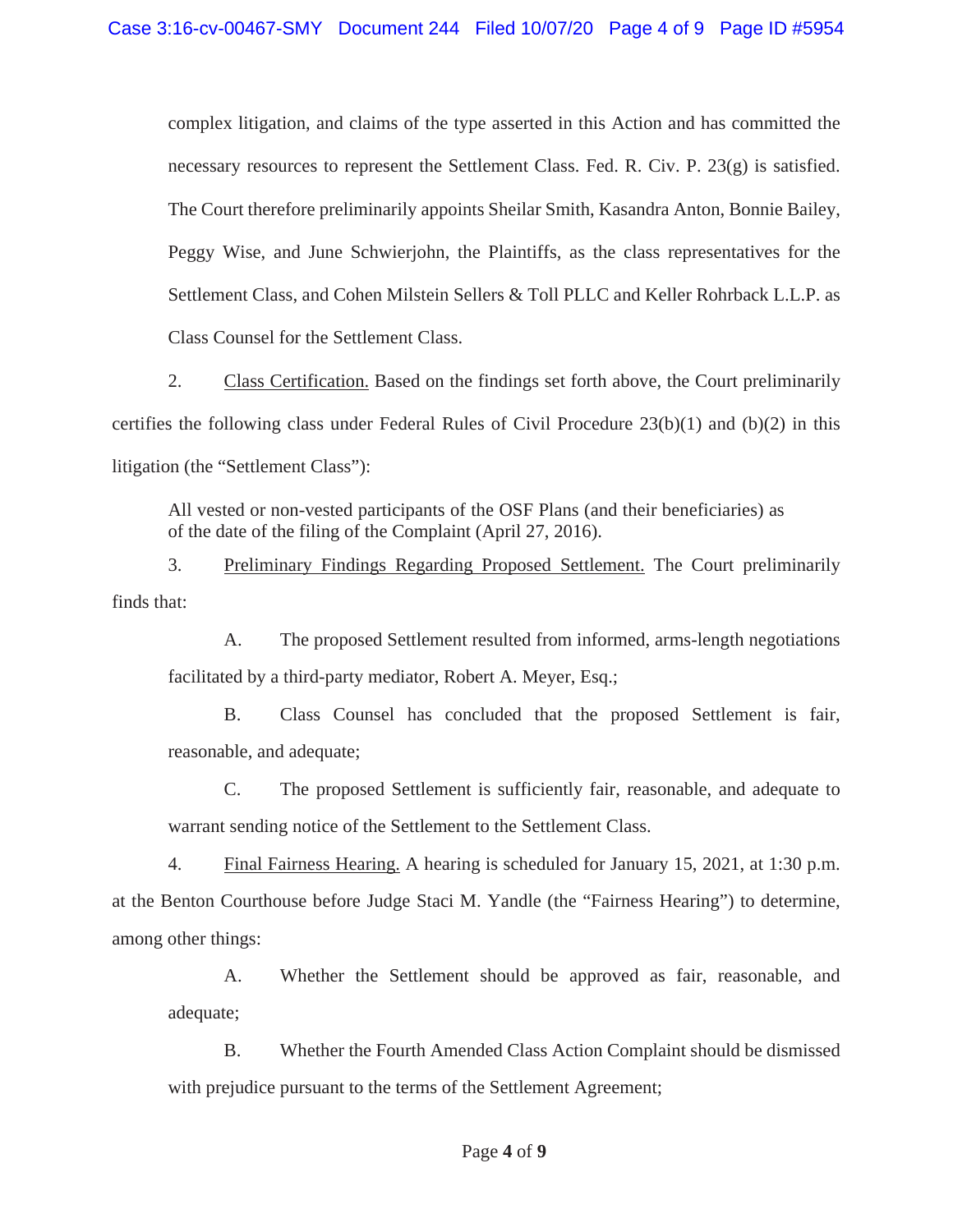C. Whether the Class Notice provided for by the Settlement Agreement: (i) constituted the best practicable notice; (ii) constituted notice that was reasonably calculated, under the circumstances, to apprise members of the Settlement Class of the pendency of the litigation, their right to object to the Settlement, and their right to appear at the Fairness Hearing; (iii) was reasonable and constituted due, adequate, and sufficient notice to all persons entitled to notice; and (iv) met all applicable requirements of the Federal Rules of Civil Procedure and any other applicable law;

D. Whether Class Counsel adequately represented the Settlement Class for purposes of entering into and implementing the Settlement Agreement; and

E. Whether the application for the Fee Award comprised of payment of attorneys' fees and expenses to Class Counsel and for Incentive Awards to Plaintiffs, should be approved.

5. Class Notice. A form of Class Notice is attached to Plaintiffs' Motion for Preliminary Approval. With respect to such form of Class Notice, the Court finds that such form fairly and adequately:

A. Describes the terms and effect of the Settlement Agreement;

B. Notifies the Settlement Class that Class Counsel's attorneys' fees and expenses, and any Incentive Awards to Named Plaintiffs, will be paid according to § 7.1.4 of the Settlement Agreement;

C. Gives notice to the Settlement Class of the time and place of the Fairness Hearing;

D. Advises members of the Settlement Class that they do not have the right to opt out of the Settlement Class;

E. Advises members of the Settlement Class of the binding effect of a judgment on members of the Settlement Class; and

F. Describes how the recipients of the Class Notice may object to any of the relief requested. The Court directs that: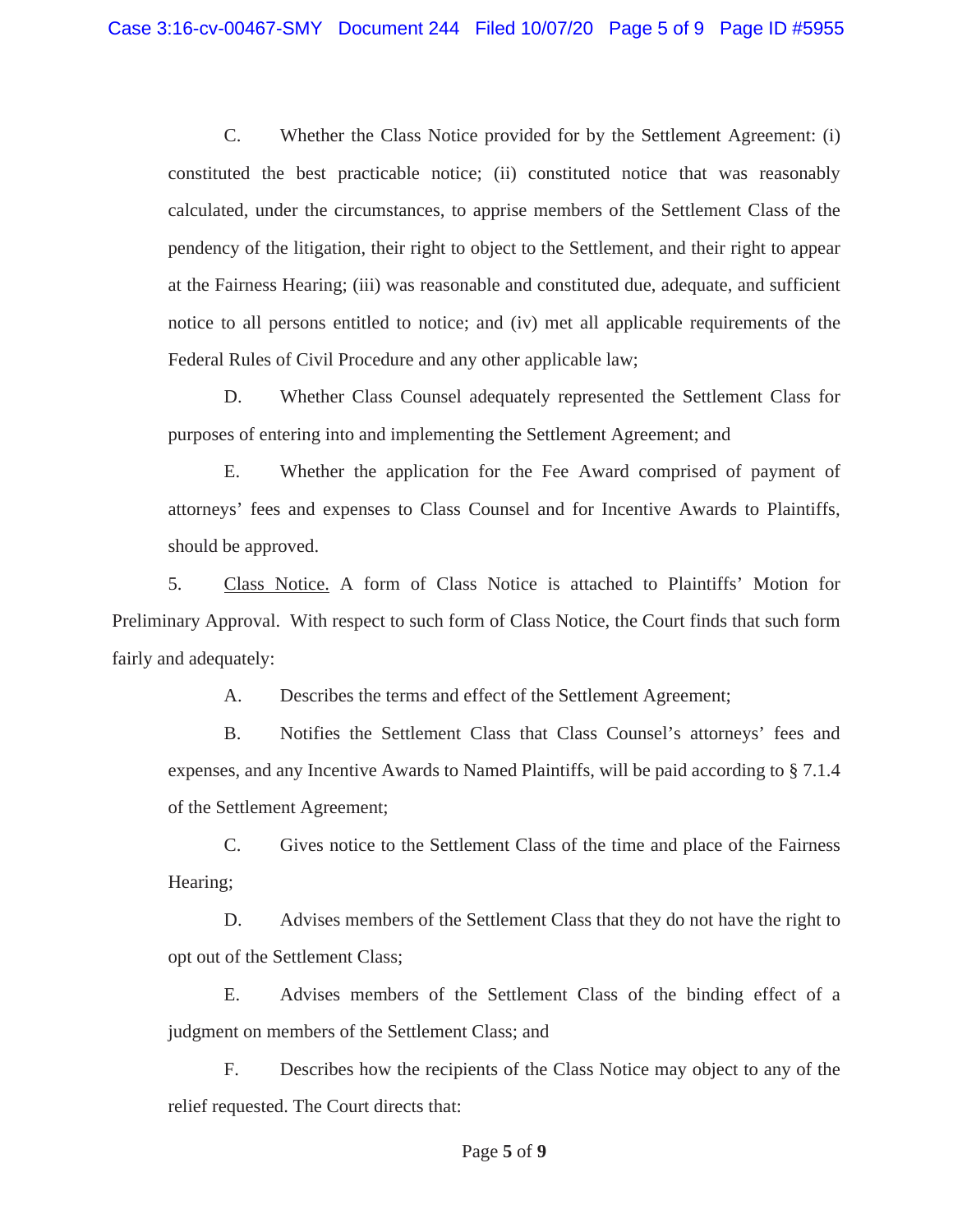i. No later than sixty (60) days prior to the Fairness Hearing, the Class Notice, with such non-substantive modifications thereto as may be agreed upon by the Parties, shall be sent to each Person within the Settlement Class who can be identified by the OSF Plans' current record-keeper. Such notice shall be in a form that the Parties have deemed to be cost effective, sent to the last known address for members of the Settlement Class. Defendants will pay the cost for notice to the Settlement Class.

ii. No later than sixty (60) days prior to the Fairness Hearing, Class Counsel shall cause the Settlement Agreement and the Class Notice to be published on the websites identified in the Class Notice.

iii. No later than seven (7) days prior to the Fairness Hearing, Class Counsel shall file with the Court a proof of timely compliance with the foregoing Class Notice mailing and publication requirements.

iv. No later than forty-five (45) days before the Fairness Hearing, Class Counsel shall file a motion for Final Approval of the Settlement and an Application for a Fee Award which includes attorneys' fees and expenses, and Incentive Awards to the Named Plaintiffs.

v. No later than seven (7) days prior to the Fairness Hearing, Class Counsel shall file a Reply in Support of the Motion for Final Approval of the Settlement and Application for a Fee Award; the Parties must also respond to any comments or objections to the Settlement.

6. Objections to Settlement. Any member of the Settlement Class who wishes to object to the fairness, reasonableness, or adequacy of the Settlement, to any term of the Settlement Agreement, or to the Application for a Fee Award, including the payment of attorneys' fees and expenses and Incentive Awards for the Named Plaintiffs, may timely file an Objection in writing no later than twenty-eight (28) days prior to the Fairness Hearing. All written objections and supporting papers must be signed and must: (1) clearly identify the case name and number "*Smith*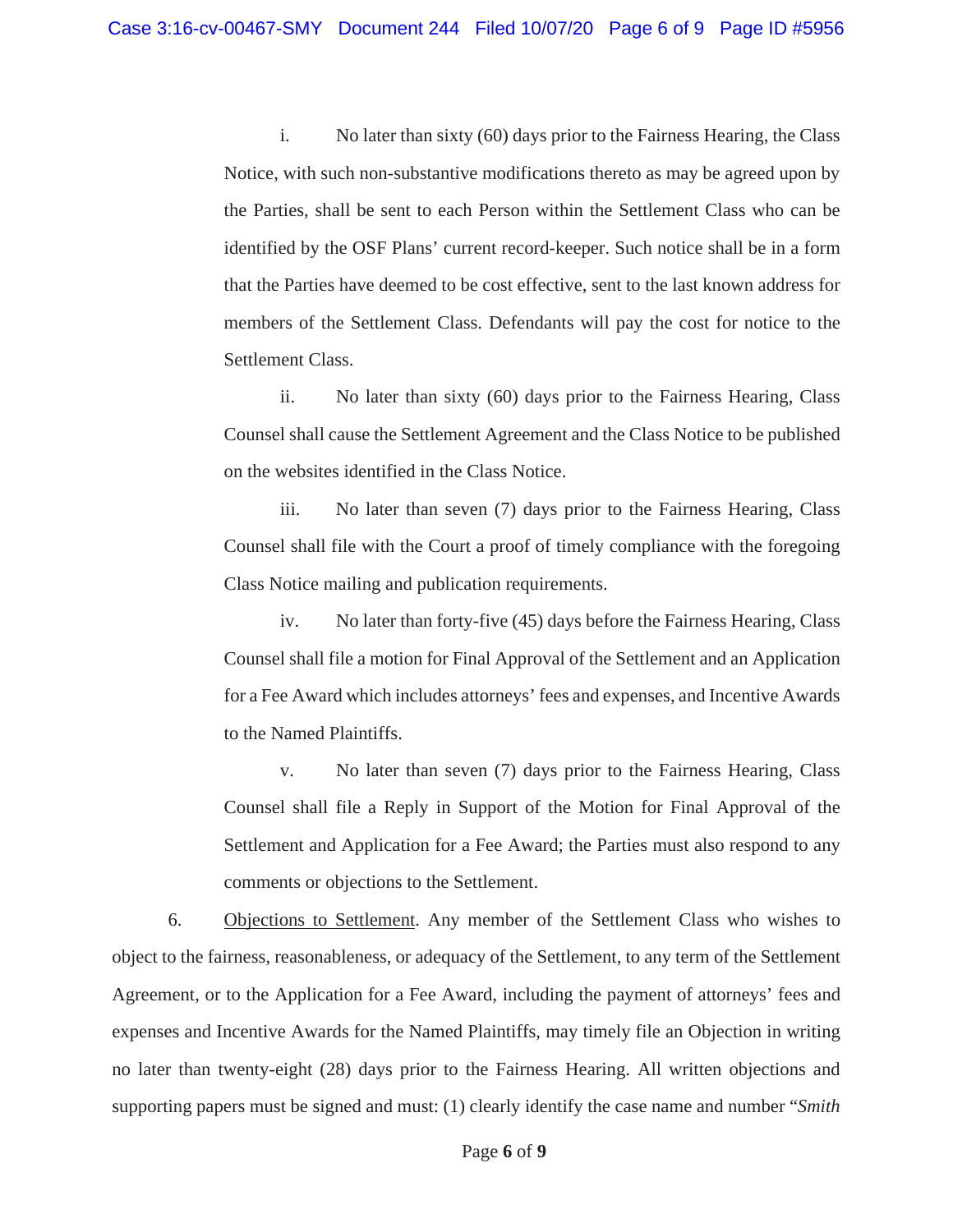*et al. v. OSF Healthcare System, et al.*, Case No. 3:16-cv-00467-SMY-RJD;" (2) be filed with the Court and postmarked and mailed or faxed to Class Counsel and Defendants' Counsel at the addresses below on or before twenty-eight (28) days before the Fairness Hearing; (3) set forth the objector's full name, current address, and telephone number; and (4) set forth a statement of the position the objector wishes to assert, including any factual and legal grounds for the position that the class member would like the Court to consider. The objection must also provide the following additional information if applicable: (a) The names and a summary of testimony of any witnesses that the objector might want to call in connection with the Objection; (b) copies of all documents that the objector wishes to submit in support of his/her position; and (c) the name(s), address(es) and phone number(s) of any attorney(s) representing the objector.

The addresses for filing objections with the Court and service on counsel are as follows:

To the Court:

Clerk of the Court United States Courthouse 301 West Main Street Benton, IL 62812

To Class Counsel:

Lynn Lincoln Sarko Laura R. Gerber KELLER ROHRBACK L.L.P. 1201 Third Avenue, Suite 3200 Seattle, WA 98101-3052 Fax: (206) 623-3384

Ron Kilgard KELLER ROHRBACK L.L.P. 3101 North Central Ave., Suite 1400 Phoenix, AZ 85012 Fax: (602) 248-2822

Karen L. Handorf Michelle C. Yau Julie S. Selesnick COHEN MILSTEIN SELLERS & TOLL, PLLC 1100 New York Ave., NW, Suite 500 West Washington, DC 20005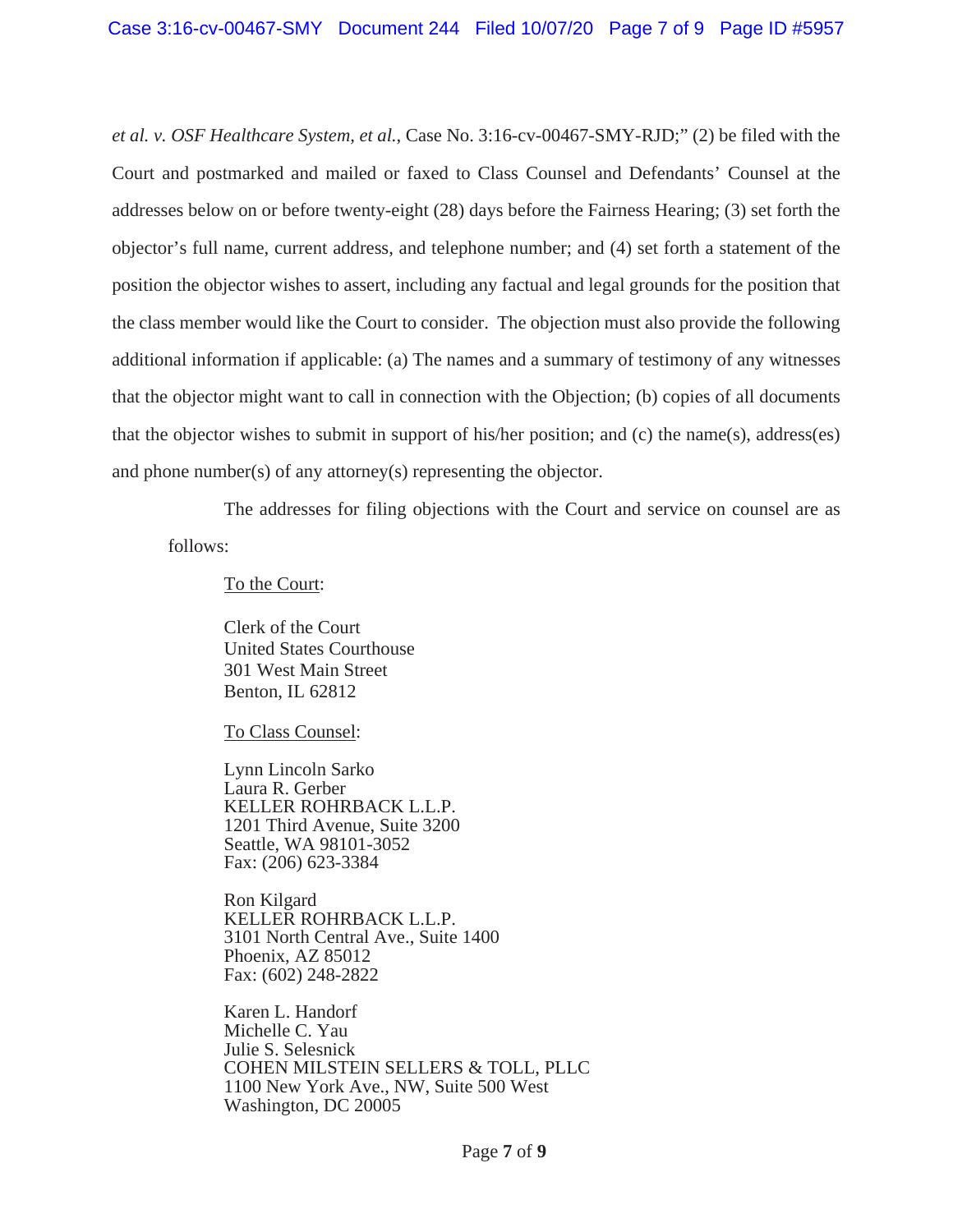Fax: (202) 408-4699

To Defendants' Counsel:

Brian T. Ortelere Jeremy P. Blumenfeld MORGAN, LEWIS & BOCKIUS LLP 1701 Market Street Philadelphia, PA 19103-2921 Fax: (215) 963-5001

Abbey M. Glenn MORGAN, LEWIS & BOCKIUS LLP 1111 Pennsylvania Avenue NW Washington, DC 20004-2541 Fax: (202) 739-3001

 If an objector hires an attorney to represent him or her for the purposes of making such objection pursuant to this paragraph, the attorney must effect service of a notice of appearance on counsel listed above and file it with the Court by no later than twenty-eight (28) days before the date of the Fairness Hearing. Any member of the Settlement Class or other Person who does not timely file and serve a written objection complying with the terms of this paragraph shall be deemed to have waived and shall be foreclosed from raising any objection to the Settlement, and any untimely objection shall be barred.

7. Appearance at Fairness Hearing. Any objector who files and serves a timely, written objection in accordance with paragraph six (6) may also appear at the Fairness Hearing either in person or through counsel retained at the objector's expense. Objectors or their attorneys intending to appear at the Fairness Hearing must effect service of a notice of intention to appear setting forth, among other things, the name, address, and telephone number of the objector (and, if applicable, the name, address, and telephone number of the objector's attorney) on Class Counsel and on the Defendants' counsel at the addresses set out above. The objector must also file the notice of intention to appear with the Court by no later than fourteen (14) days before the date of the Fairness Hearing. Any objector who does not timely file and serve a notice of intention to